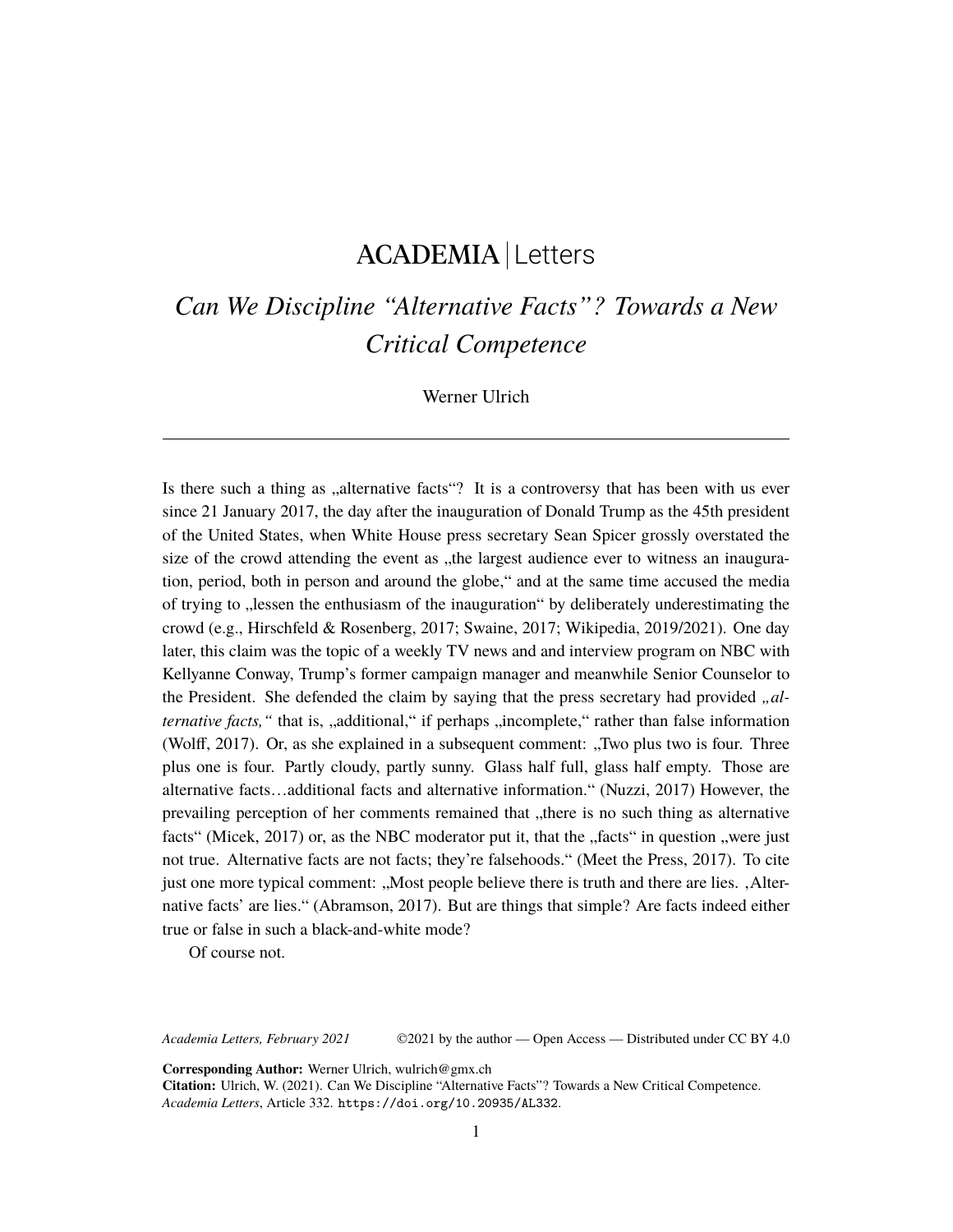#### **Alternative Facts? Yes but…**

The point that interests me in this reflection is why the public outcry over Conway's reference to ,,alternative facts" seemed to ignore the circumstance that well-understood claims of ..fact" come in the plural mode. To be sure, with Goethe's *Tasso* (1833, p. 59 / Act II, Scene 1), we feel the purpose, and become untun'd" – the facts presented were all too obviously construed so as to serve the purpose. However, one need not approve of the deliberate use of disinformation and fake news to see that the facts we recognize, particularly in politics but basically in all areas of human expertise and action, have a lot to do with our intentions and perspectives and thus may differ for good reasons. Might it not be, then, that without the possibility of alternative facts, there are no sound facts at all? If one oversimplifies the concept of facts in the first place, by associating it tacitly with a storybook notion of "objective facts," one should not wonder that the result is an oversimplified handling of the notion of alternative facts as well.

That is what appears to be the deeper, unrecognized deficiency in the controversy over the concept of "alternative facts." The concept is richer than it would seem at first glance. Since the critics assumed an overly simple concept of objective facts, they missed the critical potential of alternative facts as a counter- concept. At issue is a stance that we might describe as *critical pluralism in matters of fact:* properly employed, facts indeed come in the plural mode. Where they are presented in the singular, caution is required.

# **Pluralism – Not Just Opportunism – of Facts**

The problem in Conway's defense of Spicer's account is not that she referred to the value of considering alternative facts. It is never a bad idea to question "the facts" in the light of divergent information. The problem is the arbitrary and one-sided twist she gave to this basically sound insight, by putting it in the service of political opportunism rather than of knowledge and rationality. Her critics, on the other hand, appeared to altogether ignore the critical function of a well-understood pluralism of facts: it helps us see the ways we may have got our facts wrong. Facts assumed to be "objectively" true need to be challenged, lest they be taken for granted. Facts without alternatives tend to become dogmatic, mere assertions, as well as inaccurate if not plainly wrong, as they no longer carry the burden of proof. What amounts to sufficient "proof" is not a trivial matter, but so much is clear: "objective" facts are not things (objects) to which we could simply point the finger and say: "See, the facts." Empirical observations become "facts" – relevant circumstances to consider – by *judgment*, not by pointing the finger. They embody validity claims that need to be *argued* and defended against opposing claims, but the finger is not a good argument.

*Academia Letters, February 2021* ©2021 by the author — Open Access — Distributed under CC BY 4.0

**Corresponding Author:** Werner Ulrich, wulrich@gmx.ch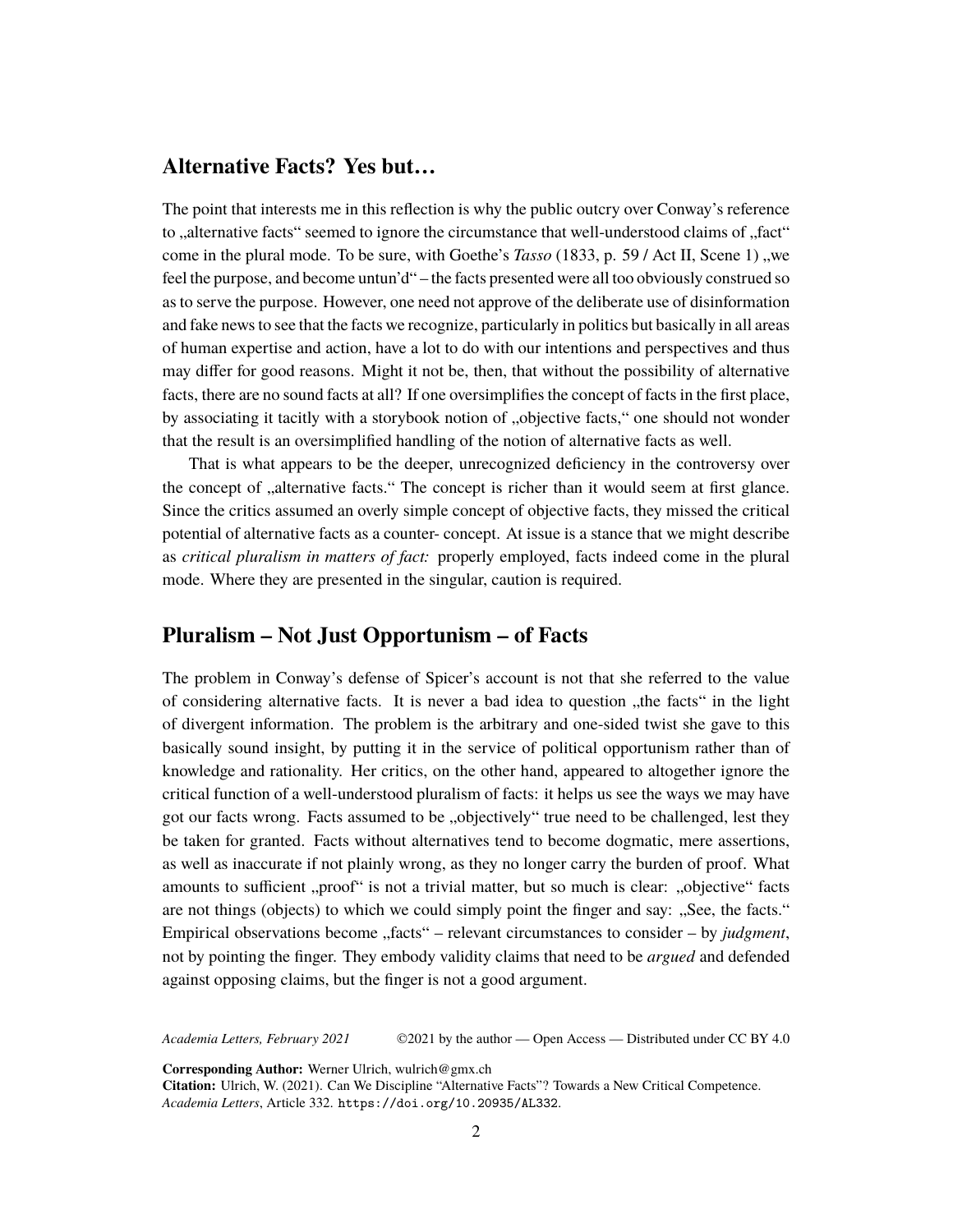#### **Boundary Judgments: Facts and their Contexts**

While the proponents of alternative facts in Trump's staff had a point in denying the objectively given character of , the facts, "they seemed to ignore the epistemological consequence: "facts" imply a *selection* of what is to count as relevant circumstances. It follows that facts come not only in the plural but also in a *normative* (value-laden) mode; they imply a claim to the right selection of the circumstances to be considered. The question is how this inevitable selectivity of facts and of related claims – for instance, to truth, relevance, improvement, and rationality – is to be handled. It's not that we ought to avoid it altogether (a mission impossible) but rather, that there is a need to handle it in transparent and non-arbitrary ways. We need a *discipline* of managing selectivity so that people – ordinary citizens and professionals alike – could learn to *systematically* review all claims of fact in the light of differing and changing contextual assumptions. My proposal to this end is *boundary critique,* a systematic process of reviewing alternative delimitations of relevant contexts.

### **Boundary Critique: Critical Employment of Boundary Judgments**

Boundary critique is the methodological core concept of my work on critical systems heuristics (CSH; Ulrich, e.g., 1994, 2000, 2018), a framework for reflective practice grounded in systems thinking, practical philosophy, and critical pragmatism (but I should mention that boundary critique can be understood and practiced without prior study of these philosophical underpinnings). The basic idea is that the meaning and validity of practical propositions always depend on *boundary judgments* as to what should be considered as belonging to the relevant context for assessing "facts" and "values." Boundary judgments determine what facts and values matter and what others do not in dealing with a situation of concern. They are at work in our thought and action whether we are aware of them or not. There is a consequent need for handling boundary judgments carefully, for example, by laying them open to all the parties concerned and by examining how the facts (observations) and values (concerns) that we consider relevant, and the claims we associate with them, may look different in the light of differently delimited contexts. This effort matters for two elementary reasons: first, because otherwise people tend to *talk at cross-purposes* and cannot agree about their facts and values (no wonder, as they are talking about different things); and second, because in contexts of decision- making and action, selectivity tends to translate into *partiality,* in the sense of benefiting some interests more than others.

Among the contextual assumptions that often shape people's boundary judgments more or less consciously, one may think of assumed stakeholders (e.g., who is to be served and

*Academia Letters, February 2021* ©2021 by the author — Open Access — Distributed under CC BY 4.0

**Corresponding Author:** Werner Ulrich, wulrich@gmx.ch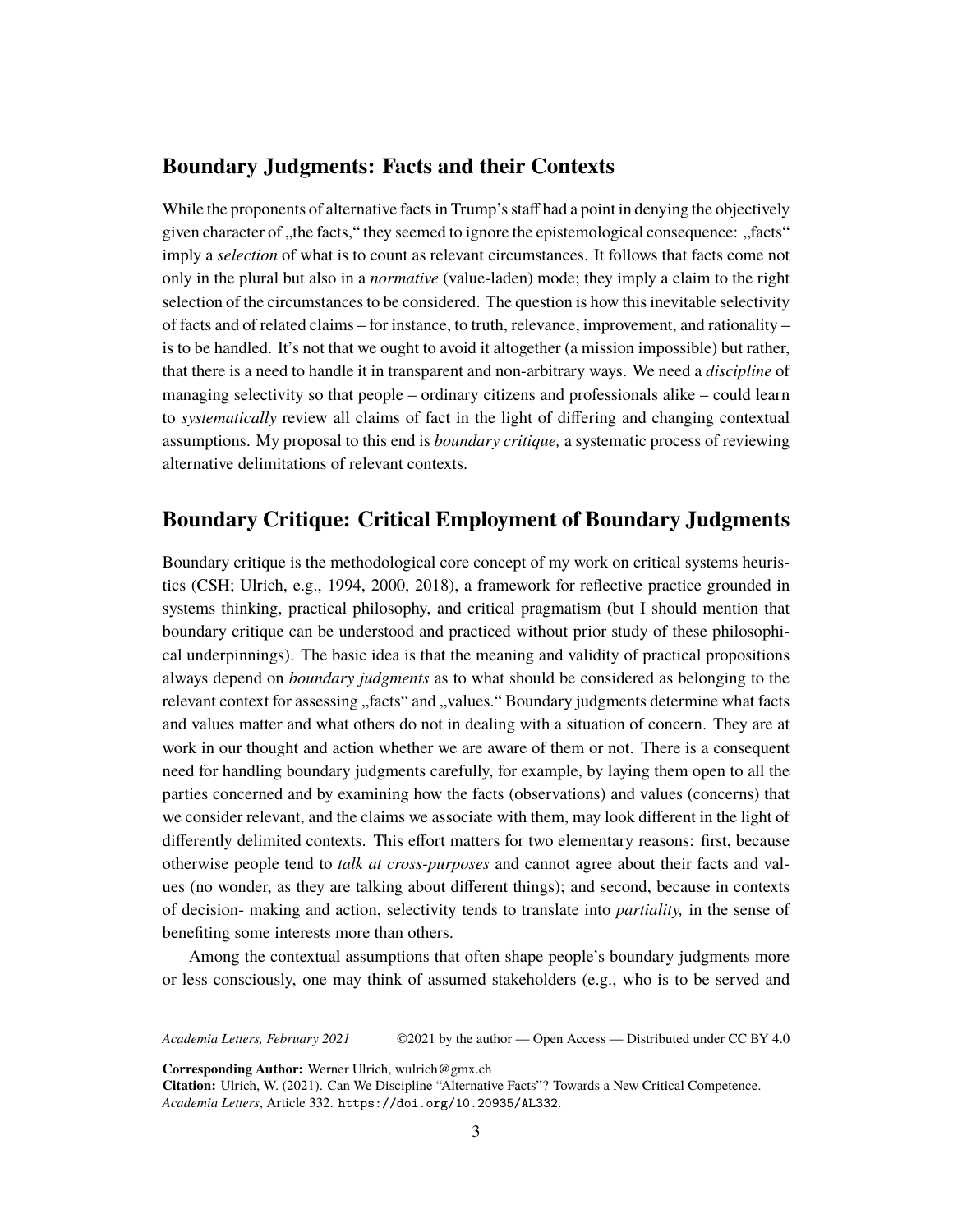who not?), scenarios of the future (e.g., optimist vs. pessimist) and/or agendas (e.g., what are the aims and concerns of those involved vs. those affected but not involved?), and often also simply the time horizons they consider for identifying and assessing consequences (e.g., longterm vs. short-term effects of policy decisions).

CSH condenses the multiplicity of such contextual delimitations into a manageable number of *boundary questions* that can guide systematic boundary reflection in many areas of practice, including many fields of applied science and expertise, of policy-making and everyday problem-solving. In addition to their self-reflective use, the boundary questions can also be used for critical purposes against people who may not handle their boundary judgments so critically, by demonstrating the ways their claims depend on undeclared or under-argued contextual assumptions. "Boundary critique" is a convenient short label for both kinds of employing boundary judgments critically. Both are supported by the boundary questions of CSH.

This is not the place to introduce the boundary questions of CSH in any more detail (see references); what matters here is only their importance in relation to alternative judgments of fact. First and basically, uncovering the boundary judgments at work allows for systematic critique of their validity claims; and second, doubtful as such claims may at times be (as in the case of the Trump administration's problematic use of alternative facts), the clash of boundary judgments may still throw new light on established facts.

Methodologically speaking, the crucial point is what CSH calls the *eternal triangle of boundary critique* (Figure 1).

If we change any of the three corners (angles) of an equilateral triangle, the other two will change as well. Similarly, in the eternal triangle of boundary critique, once we start to modify our boundary judgments, relevant facts and values are likely to change as well, and vice-versa; we are moving in an eternal circle of contexts (in CSH defined as reference systems), facts, and values.

*Thinking through the eternal triangle* means to consider each of its corners in the light of the other two. The result is an iterative process of reflection or discourse that I call *systemic triangulation* (see Ulrich, 2017). For example, What new facts move into the picture if we expand the boundaries of the reference system or modify our value judgments? How do our valuations look if we consider new facts that refer to a modified reference system? In what way may our reference system fail to do justice to the perspective of different stakeholder groups? And so on.

Any claim that does not reflect on the underpinning triangle of boundary judgments, judgments of facts, and value judgments, risks having us claim too much, by not disclosing its built-in selectivity. *We all tend to claim too much,* almost all the time – a lesson of humility

*Academia Letters, February 2021* ©2021 by the author — Open Access — Distributed under CC BY 4.0

**Corresponding Author:** Werner Ulrich, wulrich@gmx.ch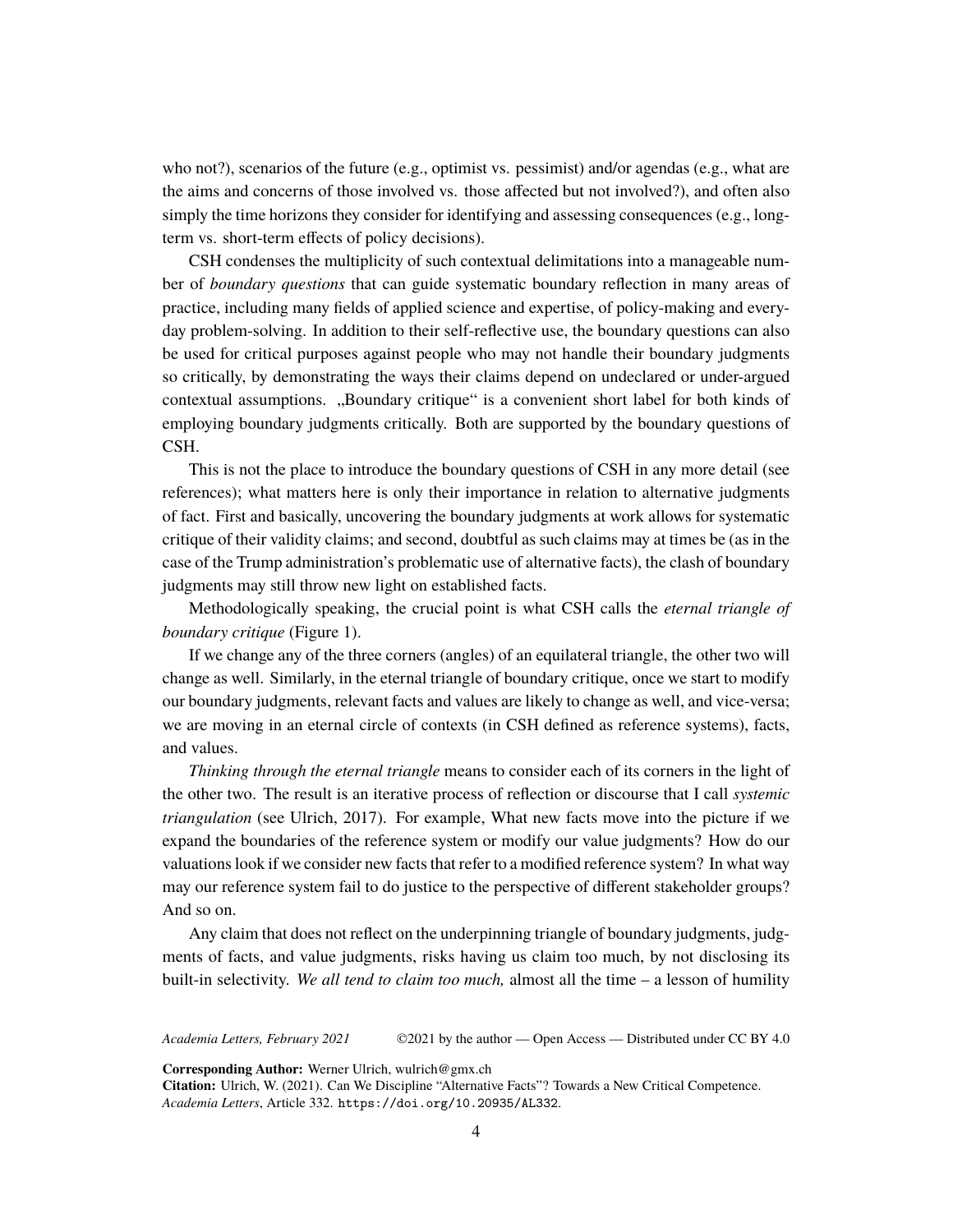

Figure 1: The "eternal triangle" of boundary judgments, observations, and concerns or evaluations (Source: adapted from Ulrich, 2000, p. 252)

that I believe should be taught not only to all professionals before they complete their training but also to all young people before they leave school; it can provide a basis for *a new critical competence* of ordinary citizens no less than of professionals and decision-makers (see Ulrich, 2000).

### **The Critical Turn**

It is often recognized that "facts" are not value-free, but why and how precisely this is so remains just as often unclear. The "eternal triangle" makes it clear: judgments of fact and of value are connected by their shared dependence on boundary judgments. Change one type of judgments and the other two will also need to change. Such understanding paves the way towards an adequate critical handling not only of judgments of fact (including alternative facts) but also of value judgments, all of which call for systematic identification and unfolding of

*Academia Letters, February 2021* ©2021 by the author — Open Access — Distributed under CC BY 4.0

**Corresponding Author:** Werner Ulrich, wulrich@gmx.ch **Citation:** Ulrich, W. (2021). Can We Discipline "Alternative Facts"? Towards a New Critical Competence. *Academia Letters*, Article 332. <https://doi.org/10.20935/AL332>.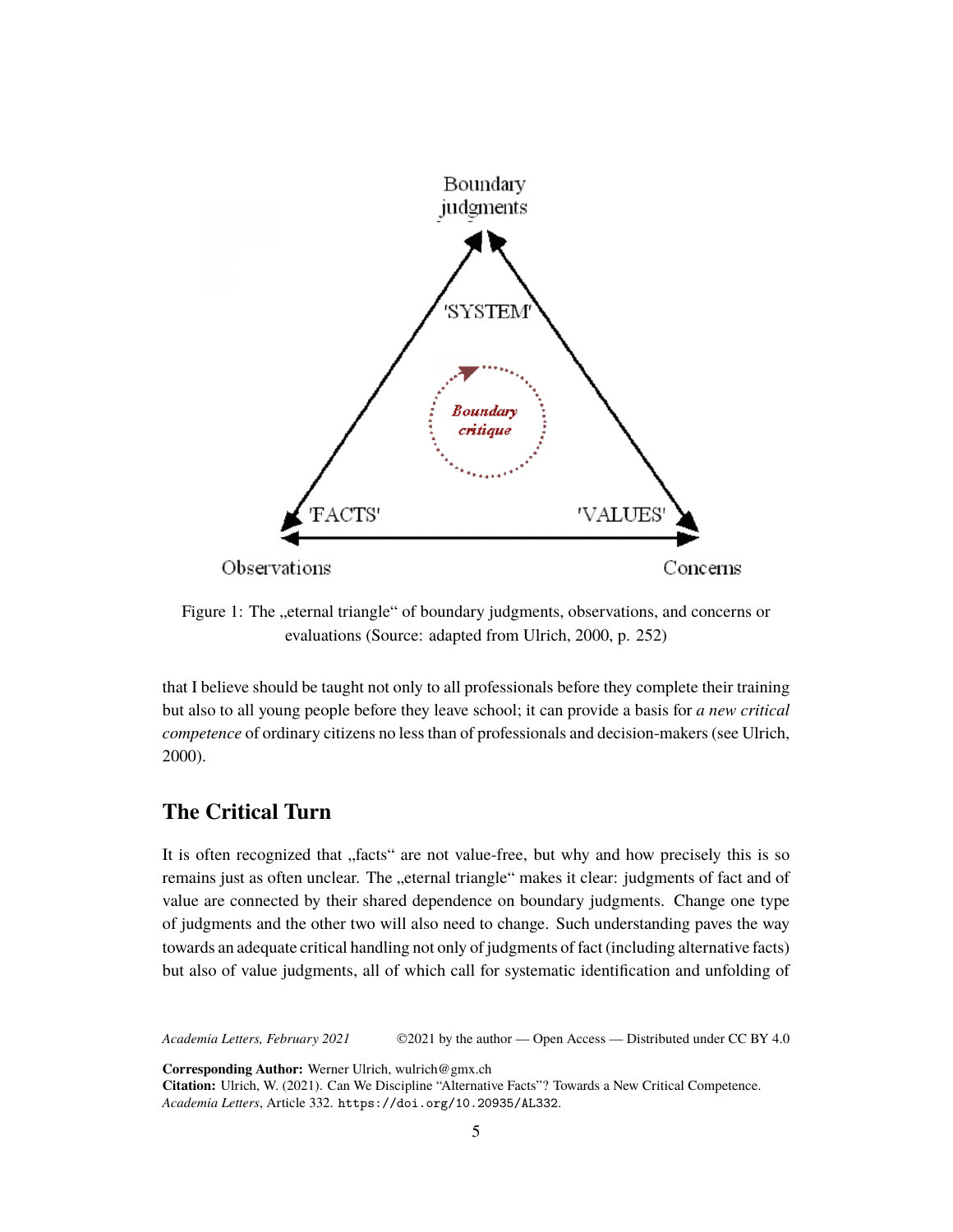the boundary judgments that condition them.

Our notions of competent inquiry and action will thus take *a critical turn:* claims to truth and rationality, or to bringing into a situation relevant expertise and resulting improvement, will be credible inasmuch as they have withstood systematic efforts of boundary critique. We will accordingly qualify and limit our claims and help others do the same. In short, we will keep in mind that without such a critical turn, we risk claiming too much; *with* it, however, we may hope to develop a new reflective and argumentative competence, a competence that in the knowledge society appears essential indeed for dealing with the ubiquitous claims to relevant knowledge and expertise, to rationality and professionalism.

Methodological openness to alternative facts – towards what they may tell us about differing contextual assumptions and value judgments, that is – has a place in such a critical turn. People are different and live in different circumstances, and accordingly see things differently; they rightly expect that good practice will consider these differences. Even so, the aim remains to reach well-informed, critically reflected, and properly argued as well as democratically legitimate agreement on what in a specific situation is to serve as the empirical and normative basis for rational decision-making and action. In an enlightened society, we need to be able to share a minimum of facts and values as grounds for collective action, which is what democratic processes of decision-making are meant to achieve. In these processes, alternative facts can and should be subject to the same standard of boundary critique as all other claims; there is then no reason to exclude them *a priori* from careful scrutiny.

### **The Role of Civil Society**

Readers might wonder whether such an approach does not beg the question of "what happens to a society when there is no shared reality" (Garcia, 2021). To be sure, we cannot expect a tool for facilitating reflective practice and critical dialogue alone to bridge the gap between divergent realities of people (with accordingly clashing claims of "fact" and "value"), no more than we can rely on the wisdom of those in power (authority) or on the expertise of professionals alone (technocracy). The only credible answer is *civil society:* boundary critique, like good practice of governance and of expertise, has to be embedded in a context of civil society.

I believe that the concept of boundary critique is understandable to many people and thus need not just assume a living civil society to exist but can actually contribute to its development. I associate with boundary critique an *emancipatory potential* that can be tapped by teaching its use in school education, professional training, civic education, and other kinds of continuing training for adults, so as to enable people to use it against claims that do not adequately consider or disclose the underlying boundary judgments (see Ulrich, 1994, ch. 5.3;

*Academia Letters, February 2021* ©2021 by the author — Open Access — Distributed under CC BY 4.0

**Corresponding Author:** Werner Ulrich, wulrich@gmx.ch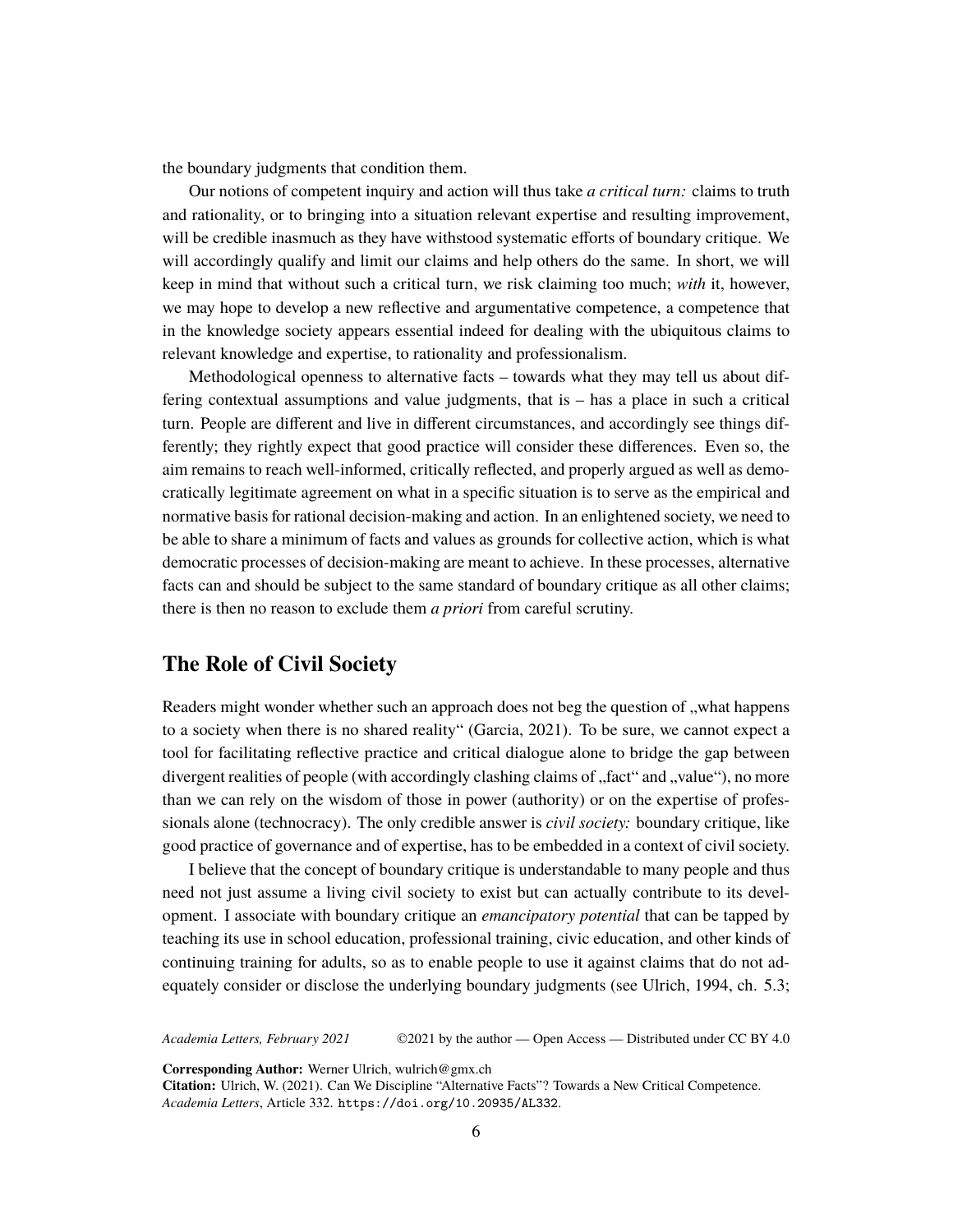2000). I also associate with it a chance for achieving a pragmatic solution to the unsolved problem of *grounding ethical practice,* a claim that readers will find explained elsewhere (see Ulrich, 2006).

It is clear though that there is no quick fix to the challenge of cultivating reflective practice and constructive dialogue in matters of collective concern. Civil society can only grow in the way all societal progress and development comes about: through slow processes of education and learning, and by creating participative opportunities at all levels of society – local, regional and national as well as transnational and global.

## **Conclusion**

What is the bottom line? It is that we can and need to *develop a discipline of dealing critically and productively with alternative facts*, no less than with "facts" and other claims in general. The answer to the title question, then, is a clear "yes." Boundary critique – institutionalizing systematic processes of reflection and discourse on the boundary judgments that condition people's facts and values – might well be a core idea of such a discipline, a discipline that in turn might provide a key to promoting a living civil society.

As to the controversy on the Trump administration's "alternative facts," it might soon become a minor and somewhat erratic episode in the US history. Ironically though, it might turn out to have been quite useful for advancing the emerging knowledge society and reviewing its notion of "facts," that is, the roles of science and expertise in it. The late US Senator Daniel Patrick Moynihan (1983) said it well: "Everyone is entitled to his own opinion, but not his own facts." In the light of the present reflection, I'd put it this way: We may well see things differently; but when it comes to resolving our differences, let's talk about and question the same facts at a time, rather than being at cross-purposes. Boundary critique, then, is perhaps not a bad idea.

#### **REFERENCES**

Abramson, Jill (2017). "Alternative facts' are just lies, whatever Kellyanne Conway claims." *The Guardian,* International edition, 24 Jan 2017, https://www.theguardian.com/commentisfree/2017/ jan/23/kellyanne-conway-alternative-facts-lies (retrieved 30 Jan 2021).

Garcia, D. Linda (2021). Review, to be published alongside the present article, *Academia Letters.*

*Academia Letters, February 2021* ©2021 by the author — Open Access — Distributed under CC BY 4.0

**Corresponding Author:** Werner Ulrich, wulrich@gmx.ch **Citation:** Ulrich, W. (2021). Can We Discipline "Alternative Facts"? Towards a New Critical Competence. *Academia Letters*, Article 332. <https://doi.org/10.20935/AL332>.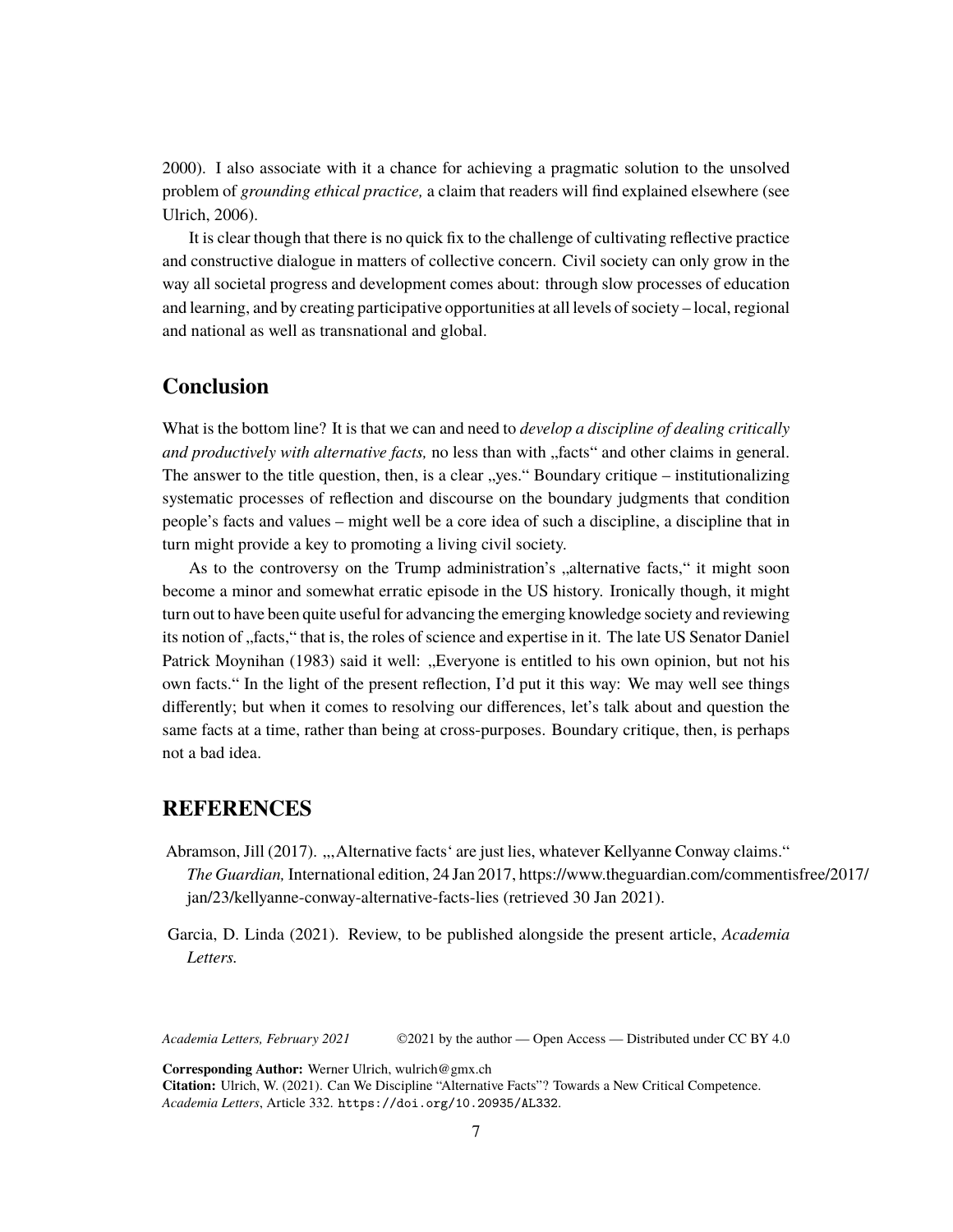- Goethe, Wolfgang Johann von (1779). *Torquato Tasso, A Dramatic Poem.* Transl. by Charles de Voeux, 2nd edn., rev. and corrected, Weimar, Germany, available from Google Scholar, [https://books.google.ch/books?id=6x1dAAAAcAAJ&printsec=frontcover&source=gbs\\_ge\\_](https://%20books.google.ch/books?id=6x1dAAAAcAAJ&printsec=frontcover&source=gbs_ge_summary_r&cad=0#v=onepage&q&f=fal%20se) [summary\\_r&cad=0v=onepage&q&f=fal se](https://%20books.google.ch/books?id=6x1dAAAAcAAJ&printsec=frontcover&source=gbs_ge_summary_r&cad=0#v=onepage&q&f=fal%20se) (retrieved 31 Jan 2021)
- Hirschfeld Davis, Julie; Rosenberg, Matthew (2017). "With False Claims, Trump Attacks Media on Turnout and Intelligence Rift." *The New York Times,* 21 Jan 2017, https://www.nytimes.com/ 2017/01/21/us/politics/trump-white-house-briefing-inauguration-crowd-size.html (retrieved 29 Jan 2021)
- Meet the Press (2017). "Conway: Press Secretary gave , alternative facts<sup>\*</sup>." NBC News, *Meet the Press* video of 22 Jan 2017, https://www.nbcnews.com/meet-the-press/video/conwaypress-secretary- gave-alternative-facts-860142147643 (retrieved 29 Jan 2021).
- Micek, John L.  $(2017)$ . "Memo to Kellyanne Conway, there is no such thing as  $\alpha$ , alternative facts'." *Penn Live,* 22 Jan 2017, updated 05 Jan 2019, https://www.pennlive.com/opinion/2017/01/ memo\_to\_kellyanne\_conway\_-\_alt.html (retrieved 30 Jan 2021).
- Moynihan, Daniel P. (1983). "More than social security was at stake," *The Washington Post,* 18 Jan 1983, p. A17, Col. 5 (cited in Micek, 2017, and O'Toole, 2020, who also discusses the origin of this quote in various earlier sayings assigned to Bernard Baruch, Arthur Schlesinger, Alan Greenspan and other authors).
- Nuzzi, Olivia. (2017). "Kellyanne Conway Is a Star." *New York / Intelliencer* magazine, 22 Jan 2017, https://nymag.com/intelligencer/2017/03/kellyanne-conway-trumps-first-lady.html (retrieved 29 Jan 2021).
- O'Toole, Garson (2020). "People are entitled to their own opinion but not to their own facts." *Quote Investigator,* 17 Mar 2017, https://quoteinvestigator.com/2020/03/17/ownfacts/ (retrieved 02 Jan 2021).
- Swaine, Jon (2017). "Donald Trump's team defends 'alternative facts' after widespread protests." *The Guardian,* International edition, 24 Jan 2017, https://www.theguardian.com/usnews/2017/jan/ 22/donald-trump-kellyanne-conway-inauguration-alternative-facts (retrieved 27 Jan 2021).
- Ulrich, Werner (1994). *Critical Heuristics of Social Planning: A New Approach to Practical Philosophy,*, New York: Wiley, 1994 (orig. Bern, Switzerland: Haupt, 1983).
- Ulrich, Werner (2000). "Reflective practice in the civil society: the contribution of critically

*Academia Letters, February 2021* ©2021 by the author — Open Access — Distributed under CC BY 4.0

**Corresponding Author:** Werner Ulrich, wulrich@gmx.ch